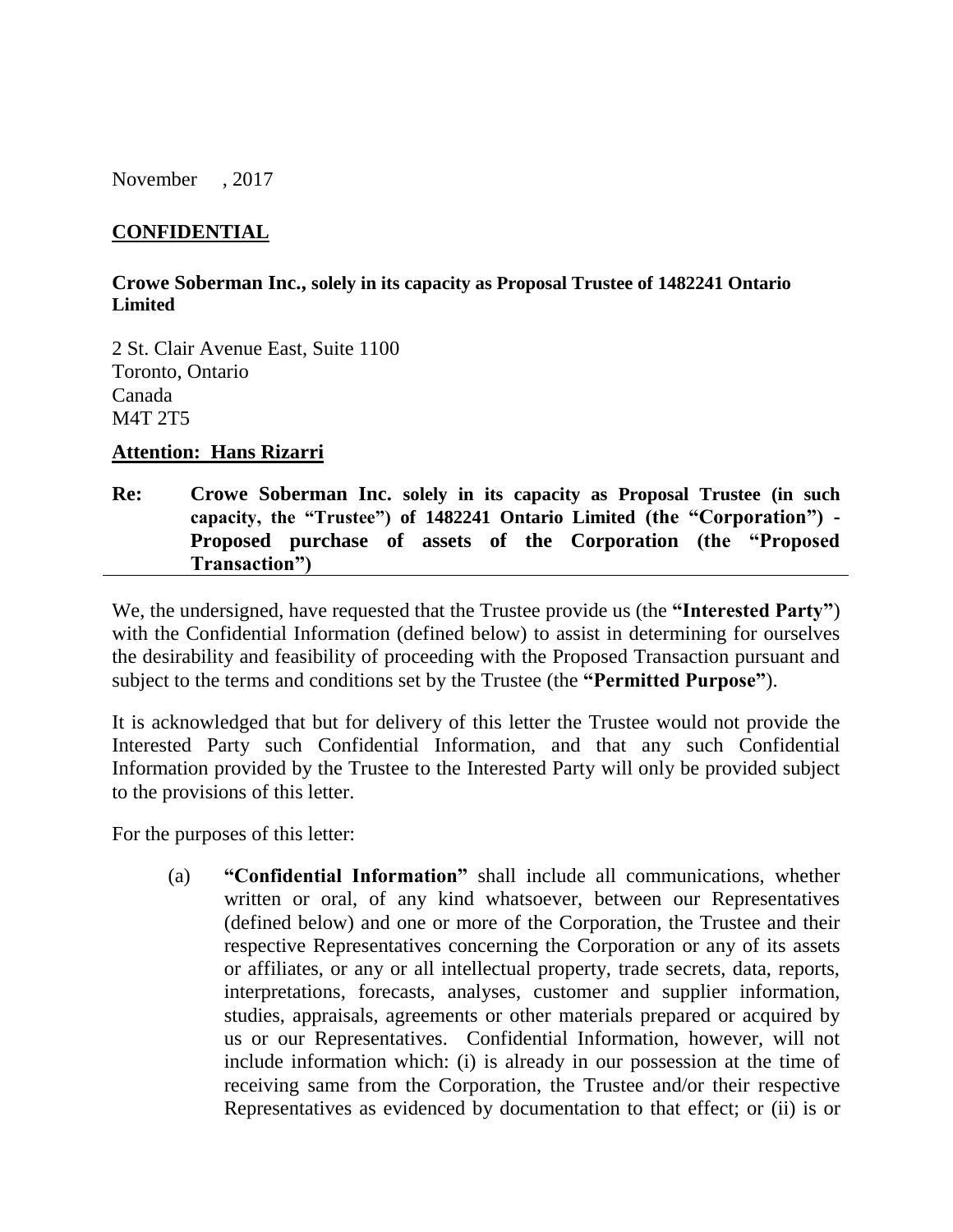may be published or become available within the public domain, provided that disclosure in the public domain was not as a result of a breach of this agreement by us or our Representatives;

- (b) **"Corporation"** shall include and extend to each subsidiary of the Corporation, each partnership controlled by the Corporation or their respective subsidiaries, each of whom shall be entitled to directly enforce the provisions of this letter against the Interested Party notwithstanding that this letter is not directly addressed to or required to be accepted by any one or more of such subsidiaries and partnerships;
- (c) **"person"** shall be broadly interpreted to include, without limitation, any individual, corporation, limited liability corporation, company, group, partnership, limited liability partnership or other entity; and
- (d) **"Representatives"** means, collectively, each of the directors, officers, employees, agents and other representatives of the Interested Party, the Corporation and the Trustee including, without limitation, their respective lawyers, accountants, consultants and financial advisors.

At the request of the Trustee and for other good and valuable consideration (the receipt and sufficiency of which is hereby acknowledged) the Interested Party covenants and agrees with the Corporation and the Trustee as follows:

- 1. **Deemed Confidential Property**: As between the Interested Party and its Representatives, on the one hand, and the Corporation and the Trustee and their respective Representatives, on the other hand, the Confidential Information, and every part thereof, is and shall at all times be deemed to be the confidential property and constitute valuable trade secrets of the Corporation, whether or not, but for this paragraph, the same would otherwise be considered confidential and/or trade secrets and whether or not it is marked or otherwise expressed on its face to be confidential.
- 2. **Ownership**: The Confidential Information is and shall be deemed to be owned solely by the Corporation and the right to maintain confidential the Confidential Information constitutes an exclusive proprietary right of the Corporation which it is entitled to protect. The Interested Party does not and shall be deemed not to have any right to or proprietary interest in the Confidential Information. All the Confidential Information which is disclosed to or otherwise comes into the possession or under the control of the Interested Party shall, subject to paragraph [5](#page-2-0) below, be received and held by the Interested Party in trust solely for the Corporation notwithstanding the Interested Party's right to use it for the Permitted Purpose.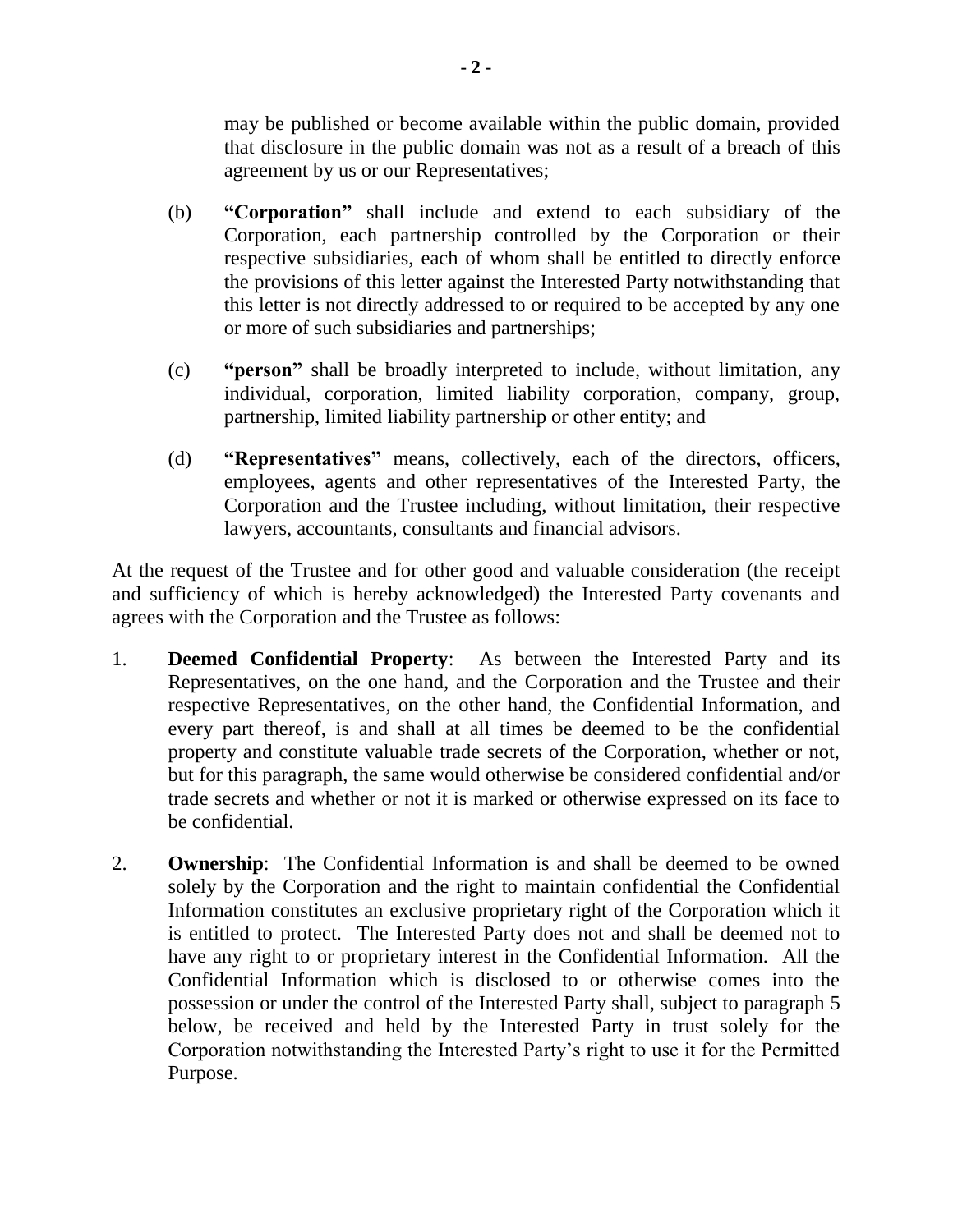3. **Permitted Use**: The Confidential Information shall only be used directly by the Interested Party and its Representatives for the Permitted Purpose. Except as otherwise provided for herein, the Confidential Information will be kept strictly confidential by the Interested Party, whether or not such Confidential Information is marked or otherwise expressed on its face to be confidential. Other than as permitted herein, the Interested Party will not, directly or indirectly, without the prior written consent of the Trustee (which consent may be arbitrarily withheld) disclose, publish, reproduce or otherwise disseminate or communicate the Confidential Information, nor will it permit, cause or acquiesce in such disclosure of other dissemination or communication of the Confidential Information by the Representatives of the Interested Party or by any other person, all in any manner whatsoever, in whole or in part.

The Interested Party agrees to restrict the disclosure, dissemination or other communication of the Confidential Information solely to such of the Interested Party's Representatives who need to know the Confidential Information for the Permitted Purpose and who are informed in writing by the Interested Party of the ownership and strict confidential nature of the Confidential Information and who agree in writing with the Interested Party to be bound by the terms of this letter.

4. **Disclosure List & Responsibility for Representatives:** The Interested Party shall maintain a current listing of each of its Representatives to whom any of the Confidential Information has been disclosed or otherwise disseminated or communicated and on each and every request of the Corporation or the Trustee, the Interested Party shall without delay deliver to the Trustee a complete and accurate copy of such list. The Interested Party shall similarly deliver on such request from the Corporation or the Trustee the business address and telephone number of any or all persons set out on the said list.

The Interested Party shall be responsible and liable to the Corporation and the Trustee for any and all acts or omissions of each of its Representatives which if done or omitted directly by the Interested Party would be a breach of the provisions of this letter.

The Interested Party shall safeguard the Confidential Information from disclosure or other dissemination or communication to any person other than as expressly permitted herein.

<span id="page-2-0"></span>5. **Exceptions to Prohibited Use:** The obligations and limitations imposed on the Interested Party and its Representatives hereunder shall not apply to any Confidential Information: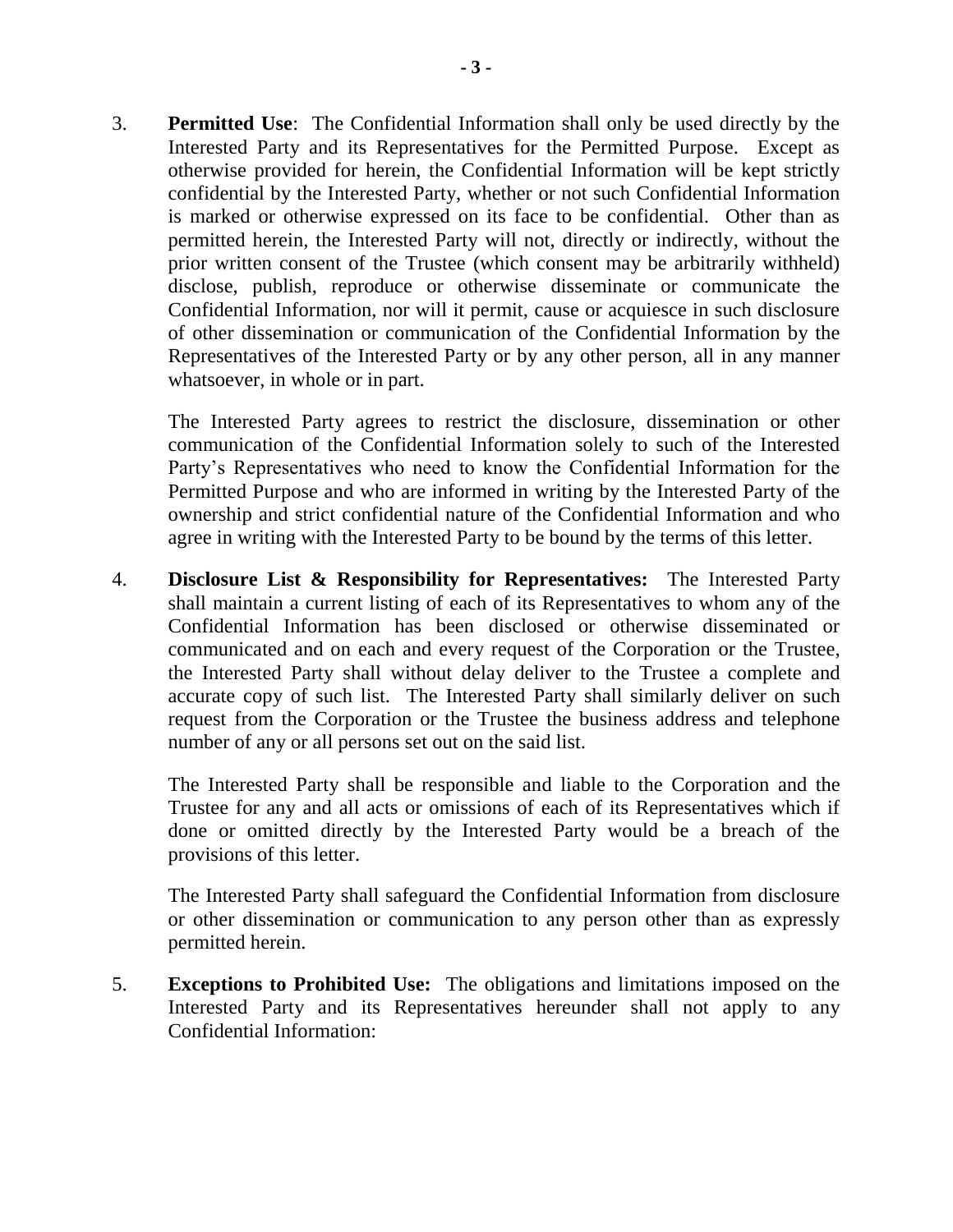- (a) which is or becomes generally available to the public other than as a result of its disclosure or other dissemination or communication by the Interested Party or its Representatives; or
- (b) which becomes available to the Interested Party or its Representatives on a non-confidential basis from a source other than the Corporation or its Representatives, provided that such source is not then bound by a confidentiality agreement with the Corporation or otherwise prohibited from transmitting the Confidential Information to the Interested Party or its Representatives by contractual, legal or fiduciary obligation.

In addition, the obligations and restrictions imposed on the Interested Party and its Representatives hereunder shall not extend to prohibit the Interested Party from discussing the Proposed Transaction with and disclosing any of the Confidential Information to:

- (c) any other person who has signed a confidentiality agreement with the Trustee in substantially the form of the agreement constituted by this letter; and
- (d) any governmental or regulatory body in Canada having jurisdiction over the operations of the Corporation or any part thereof or over the Interested Party in connection with its participation in the Proposed Transaction, provided that the disclosure, dissemination or other communication of any of the Confidential Information to such governmental or regulatory body is made on a confidential basis and such confidential basis is either provided for by applicable law or recognized in writing by the relevant body.

Notwithstanding the foregoing provisions of this paragraph [5,](#page-2-0) in the event that the Interested Party or any of its Representatives is required by law or governmental action to disclose any of the Confidential Information, the Interested Party and/or its Representatives will deliver to the Trustee prompt prior notification of such requirement(s) so that the Corporation or the Trustee may seek an appropriate protective order and/or waive compliance by the Interested Party or its Representatives with the provisions of this letter. If, failing the obtaining of a protective order or the delivery of such a waiver, the Interested Party is, in the written opinion of its legal counsel, compelled to disclose, disseminate or otherwise communicate the Confidential Information, the Interested Party may disclose, disseminate, or otherwise communicate the Confidential Information, but only to the extent so compelled, without liability hereunder.

6. **Return of Information**: The Interested Party shall, on receipt of the written request of the Trustee, promptly deliver to the Trustee all the Confidential Information which is in recorded form (whether such form be in writing or in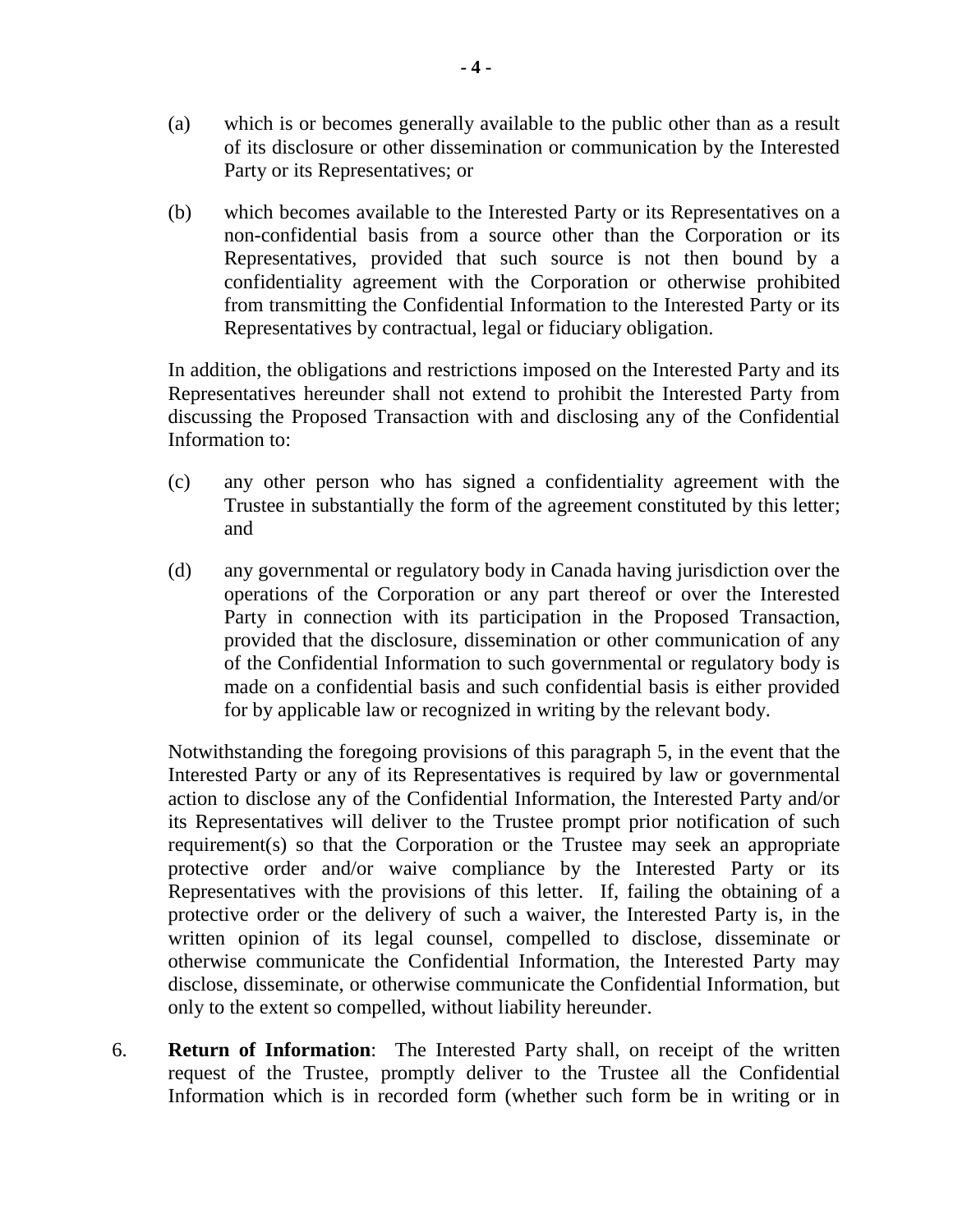electronically retrievable form or electronically stored data or otherwise) and each of the Interested Party and its Representatives shall not retain any copies thereof.

7. **No Liability for Information**: At the time(s) any of the Confidential Information is delivered to the Interested Party, the Trustee will attempt to include in such Confidential Information such materials which the Trustee considers to be reliable and relevant for the Permitted Purpose; however, the Trustee shall not have or incur any, and the Interested Party hereby waives any right to claim any, liability to the Interested Party or its Representatives in connection with or arising from the Confidential Information and the use thereof by the Interested Party or its Representatives.

The Interested Party acknowledges and agrees for itself and its Representatives that neither the Trustee nor any of its Representatives in providing the Confidential Information has or will be taken to have made either expressly or impliedly any representations or warranties as to the accuracy or completeness of the Confidential Information and the Interested Party confirms that it is not relying on any representations or warranties of the Corporation, the Trustee or any of their respective Representatives in making use of the Confidential Information.

8. **Indemnity**: The Interested Party hereby unconditionally indemnifies and shall forever save harmless each of the Corporation, the Trustee and their respective Representatives from and against any and all losses, damages, liabilities (whether actual, contingent or otherwise), proceedings, costs and expenses including, without limitation, any and all legal fees, which any of the Corporation, the Trustee or their respective Representatives may suffer, incur or sustain in connection with or as a result of a breach by the Interested Party or any of its Representatives of any of the provisions contained in this letter.

All of the provisions contained herein are reasonable in the circumstances and valid and the Interested Party hereby waives all defences, rights of set off, equities and rights to and against the strict enforcement thereof by each of the Corporation, the Trustee and each of their respective Representatives.

- 9. **Continuity of Agreement**: The prohibitions, limitations and obligations of the Interested Party herein contained shall continue in full force and effect notwithstanding the Interested Party ceasing to consider or proceed with the Proposed Transaction and will survive any termination or cancellation of its involvement, if any, in the Proposed Transaction.
- 10. **Use of Information Post Involvement**: The Interested Party shall not, at any time after it ceases to consider or proceed with or be involved in the Proposed Transaction and except as otherwise expressly provided for herein: (i) use any of the Confidential Information in furtherance of the business of the Interested Party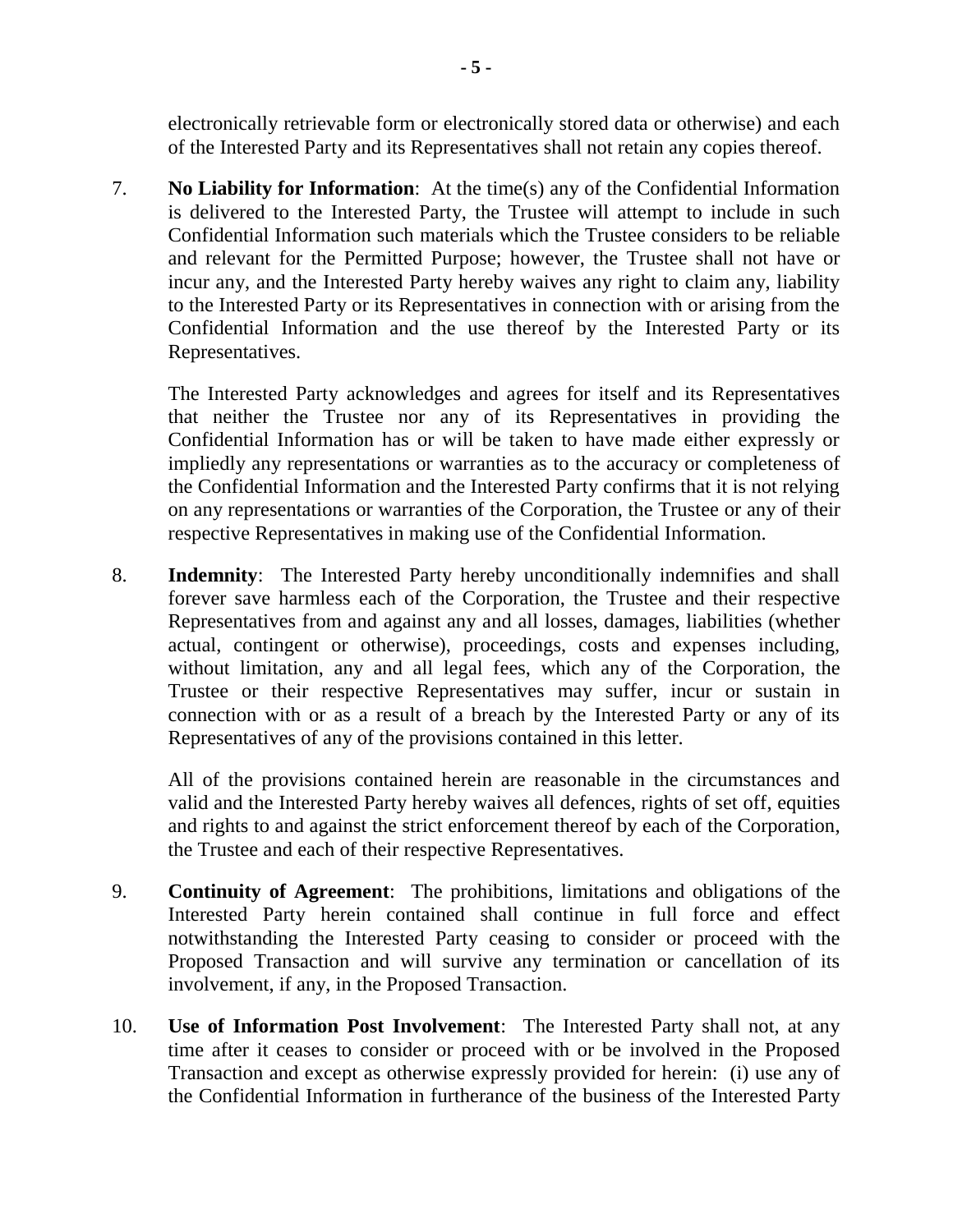or the business of any other person; (ii) interfere in any way with any contractual or other business relationship of the Corporation; or (iii) disclose, disseminate or otherwise communicate the Confidential Information or any part thereof to any person or utilize the Confidential Information in any way which is adverse to the Corporation.

11. **Right to Enjoin**: It is acknowledged that the provisions of this letter are essential for the protection of the Corporation, the Trustee and their respective Representatives and, in the event of the non-performance by the Interested Party or any of its Representatives of any provisions hereof in strict accordance with their specific terms or any breach by the Interested Party or any of its Representatives of any provisions of this letter, the same would cause immediate and irreparable harm and damage to the Corporation, the Trustee and their respective Representatives for which monetary relief would be inadequate or impossible to ascertain. The Interested Party agrees that upon any breach or threatened breach of the provisions hereof, the Corporation and the Trustee shall be entitled to obtain from any court of competent jurisdiction, interim and permanent injunctive relief or other appropriate form of equitable relief to effectively enforce the provisions hereof, and an accounting of all profits and benefits which may have been or which may be derived both directly or indirectly, as a direct or indirect result of such breach by the Interested Party or any of its Representatives who have committed or who have threatened to commit such breach, which rights and remedies shall be cumulative and in addition to any other rights or remedies to which the Corporation, the Trustee and their respective Representatives may be entitled.

No failure or delay by the Trustee in exercising or taking steps to enforce any of its rights or entitlements under the provisions of this letter shall operate as a waiver thereof, unless such waiver is in writing and signed by the Trustee, nor shall any single or partial exercise thereof preclude any other or future exercise of any other right or entitlement of the Corporation hereunder.

- 12. **Notices**: Any notice desired, contemplated or required by this letter to be given shall be delivered by hand or facsimile to:
	- (a) the Trustee at:

# **Crowe Soberman Inc., solely in its capacity as Proposal Trustee of 1482241 Ontario Limited** 2 St. Clair Avenue East, Suite 1100, Toronto, ON M4T 2T5 Attention: Graeme Hamilton Telephone No. 416.963.7140 Email [graeme.hamilton@crowesoberman.com](mailto:graeme.hamilton@crowesoberman.com)